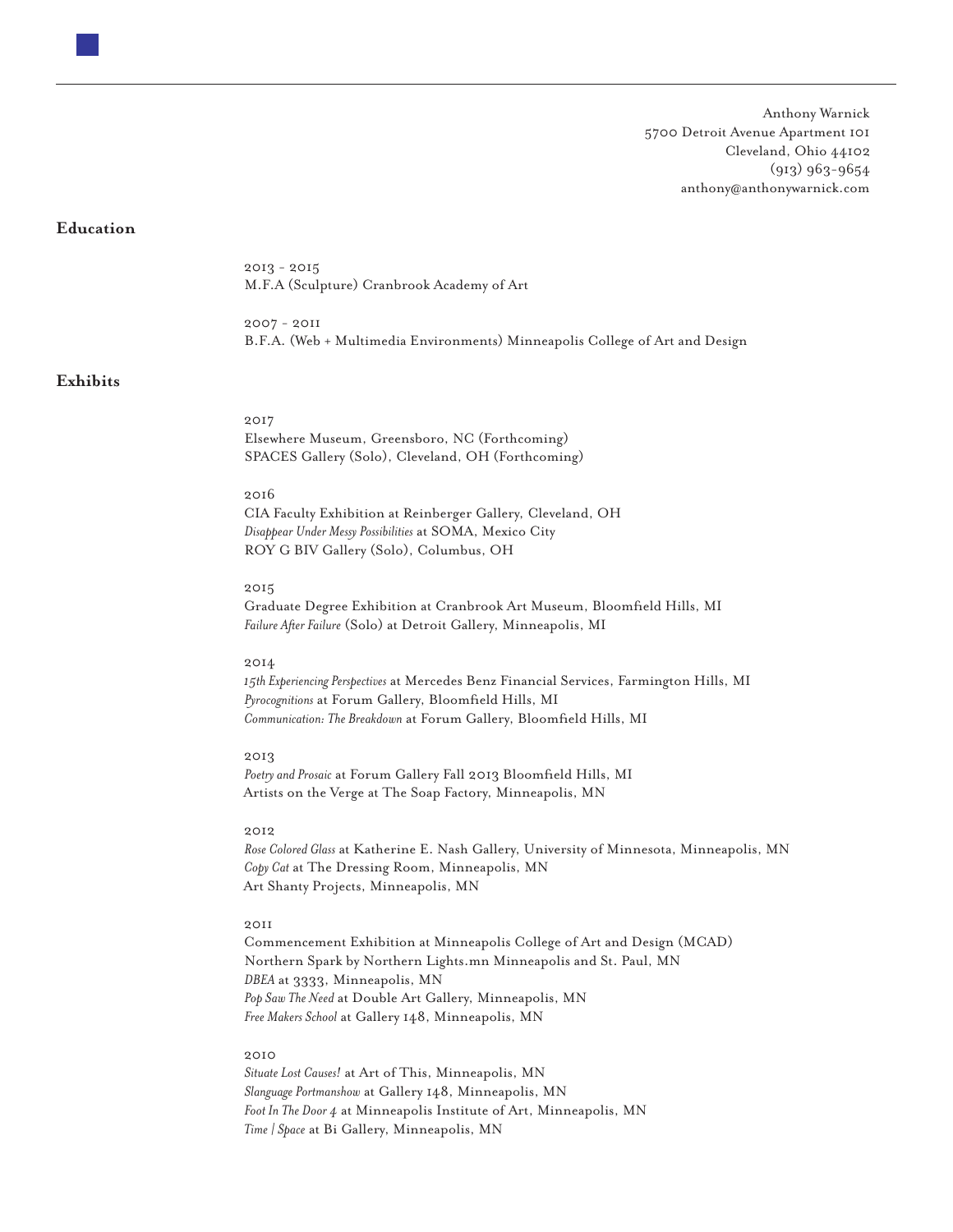|                            | 2009<br>Bury The Hatchet at Art of This, Minneapolis, MN<br>Time   Space at MCAD, Minneapolis, MN<br>Rumble on the Southside at Art of This, Minneapolis, MN<br>Artery 24 at The Soap Factory, Minneapolis, MN                                                                                                                                                                                                                                                                                                                                                  |
|----------------------------|-----------------------------------------------------------------------------------------------------------------------------------------------------------------------------------------------------------------------------------------------------------------------------------------------------------------------------------------------------------------------------------------------------------------------------------------------------------------------------------------------------------------------------------------------------------------|
| Residencies                |                                                                                                                                                                                                                                                                                                                                                                                                                                                                                                                                                                 |
|                            | Elsewhere Museum, Greensboro, NC 2017 (Forthcoming)<br>SPACES Gallery, Cleveland, OH 2016<br>SOMA Summer, Mexico City 2016<br>Ten Chances, St. Paul, MN 2014<br>Futurefarmers, San Francisco, CA 2011<br>Art of This, Minneapolis, MN 2010<br>Youth With A Mission, Perth, Australia 2005/2006                                                                                                                                                                                                                                                                  |
| Collections                |                                                                                                                                                                                                                                                                                                                                                                                                                                                                                                                                                                 |
|                            | Cranbrook Art Museum                                                                                                                                                                                                                                                                                                                                                                                                                                                                                                                                            |
|                            | SOMA Library                                                                                                                                                                                                                                                                                                                                                                                                                                                                                                                                                    |
|                            | University of St. Thomas Library (Artist Book Collection)                                                                                                                                                                                                                                                                                                                                                                                                                                                                                                       |
|                            |                                                                                                                                                                                                                                                                                                                                                                                                                                                                                                                                                                 |
| <b>Academic Employment</b> |                                                                                                                                                                                                                                                                                                                                                                                                                                                                                                                                                                 |
|                            | 2015-present Cleveland Institute of Art, Cleveland, Ohio<br>Full-time Lecturer in Sculpture + Expanded Media and Foundation Departments                                                                                                                                                                                                                                                                                                                                                                                                                         |
|                            | Fall 2015 Cranbrook Academy of Art, Bloomfield Hills, Michigan                                                                                                                                                                                                                                                                                                                                                                                                                                                                                                  |
|                            | Visiting Instructor in Sculpture - Leading theory seminars                                                                                                                                                                                                                                                                                                                                                                                                                                                                                                      |
|                            |                                                                                                                                                                                                                                                                                                                                                                                                                                                                                                                                                                 |
| Work Experience            |                                                                                                                                                                                                                                                                                                                                                                                                                                                                                                                                                                 |
|                            | Co-Director/Co-Curator, The Muted Horn Gallery, Jan. 2016 - Present<br>Designer and Developer, Cranbrook Academy of Art, Dec. 2014 - May 2015<br>Department Assistant, Visiting Artist Committee Cranbrook Academy of Art, Aug. 2014 - May 2015<br>Developer, New Media Initiatives Walker Art Center Dec. 2011 - Aug. 2013<br>Developer, Aspen Art Museum Spring 2012 - Aug. 2013<br>Co-Director/Co-Curator Art Of This One Nighter Series 2010 - Aug. 2013<br>Developer, Futurefarmers, Dec. 2011 - Aug. 2013<br>Board of Directors, Gallery 148, 2010 - 2011 |
| Awards/Honors              |                                                                                                                                                                                                                                                                                                                                                                                                                                                                                                                                                                 |
|                            | Museum Committee Purchase Award, Cranbook Academy of Art, 2015                                                                                                                                                                                                                                                                                                                                                                                                                                                                                                  |
|                            | Fulbright Finalist, Croatia, 2015                                                                                                                                                                                                                                                                                                                                                                                                                                                                                                                               |
|                            | The President's Award, Cranbook Academy of Art, 2014 - 2015                                                                                                                                                                                                                                                                                                                                                                                                                                                                                                     |
|                            | Sculpture Second Year Merit Scholarship, Cranbook Academy of Art, 2014 - 2015<br>Artist on the Verge Fellowship, Northern Lights.mn, 2012 - 2013                                                                                                                                                                                                                                                                                                                                                                                                                |
|                            | Ethel Morrison Van Derlip Award in Media Arts, MCAD, 2012                                                                                                                                                                                                                                                                                                                                                                                                                                                                                                       |
|                            | Media Arts Senior Merit Scholarship, MCAD, 2011                                                                                                                                                                                                                                                                                                                                                                                                                                                                                                                 |
|                            | Honorable Mention - Made @ MCAD, MCAD, 2010 (Diane Mullin, Juror)                                                                                                                                                                                                                                                                                                                                                                                                                                                                                               |
|                            | Web and Multimedia Environments Merit Scholarship, MCAD, 2010                                                                                                                                                                                                                                                                                                                                                                                                                                                                                                   |
| <b>Invited Talks</b>       |                                                                                                                                                                                                                                                                                                                                                                                                                                                                                                                                                                 |
|                            | 'Appropriations', NYU Shanghai, China, Nov 7, 2016                                                                                                                                                                                                                                                                                                                                                                                                                                                                                                              |
|                            | 'Visiting Artist Lecture', Cleveland Institute of Art, Sep 16, 2015                                                                                                                                                                                                                                                                                                                                                                                                                                                                                             |
|                            | 'A Cranbrook Conversation' Art in the Contemporary World Podcast, National College of Art & Design, Dublin, Ireland - Mar.                                                                                                                                                                                                                                                                                                                                                                                                                                      |
|                            | 2014                                                                                                                                                                                                                                                                                                                                                                                                                                                                                                                                                            |
| Presentations              |                                                                                                                                                                                                                                                                                                                                                                                                                                                                                                                                                                 |
|                            | 'Can We Talk', SOMA, Mexico City, Aug 25, 2016                                                                                                                                                                                                                                                                                                                                                                                                                                                                                                                  |
|                            | 'Lecture as Sculpture', Cranbrook Academy of Art, Mar 4, 2015                                                                                                                                                                                                                                                                                                                                                                                                                                                                                                   |
|                            |                                                                                                                                                                                                                                                                                                                                                                                                                                                                                                                                                                 |